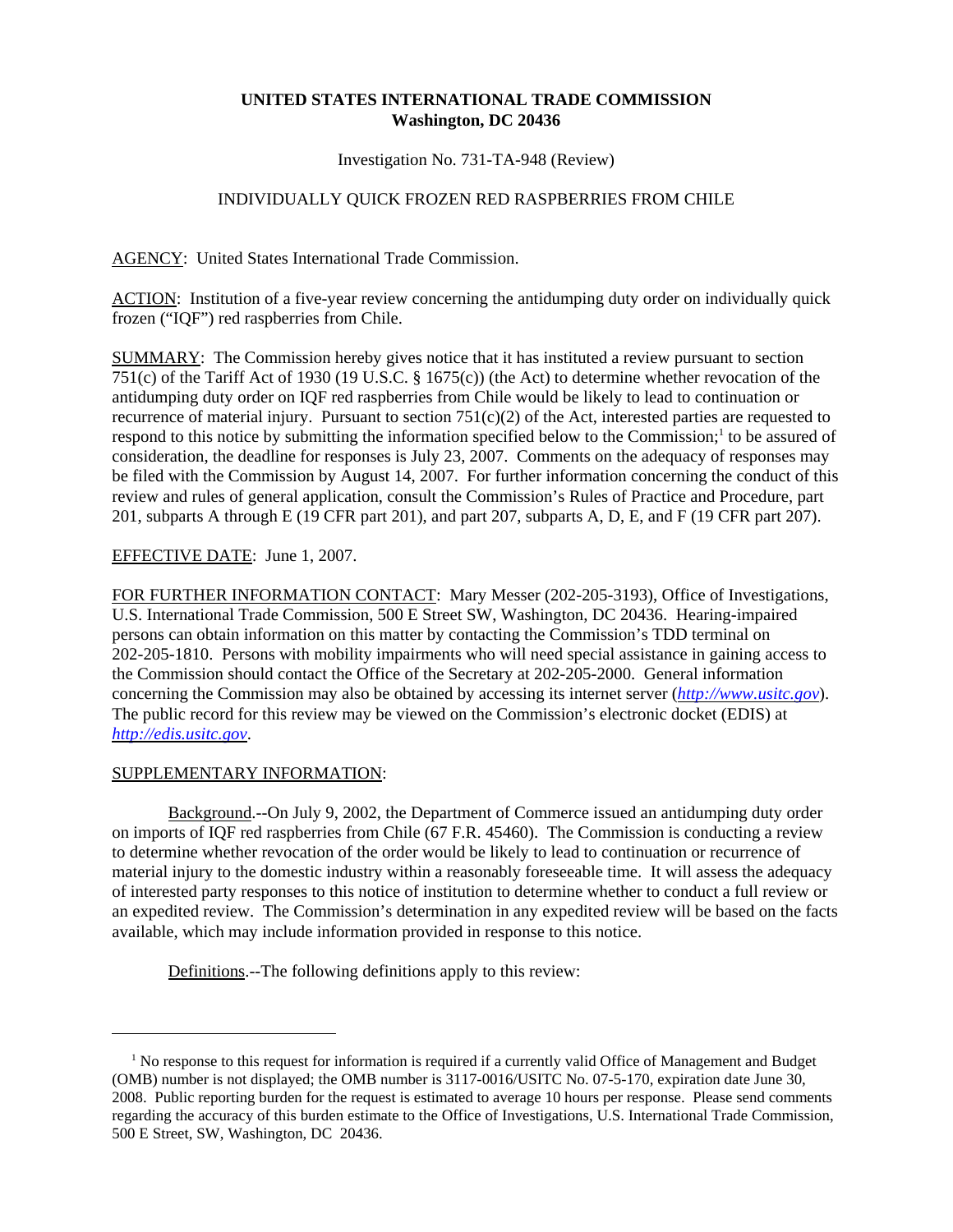- (1) *Subject Merchandise* is the class or kind of merchandise that is within the scope of the five-year review, as defined by the Department of Commerce.
- (2) The *Subject Country* in this review is Chile.
- (3) The *Domestic Like Product* is the domestically produced product or products which are like, or in the absence of like, most similar in characteristics and uses with, the *Subject Merchandise*. In its original determination, the Commission found a single *Domestic Like Product* consisting of both organic and non-organic IQF red raspberries.
- (4) The *Domestic Industry* is the U.S. producers as a whole of the *Domestic Like Product*, or those producers whose collective output of the *Domestic Like Product* constitutes a major proportion of the total domestic production of the product. In its original determination, the Commission defined the *Domestic Industry* as all domestic processors, grower/processors, and growers of IQF red raspberries.
- (5) The *Order Date* is the date that the antidumping duty order under review became effective. In this review, the *Order Date* is July 9, 2002.
- (6) An *Importer* is any person or firm engaged, either directly or through a parent company or subsidiary, in importing the *Subject Merchandise* into the United States from a foreign manufacturer or through its selling agent.

Participation in the review and public service list.--Persons, including industrial users of the *Subject Merchandise* and, if the merchandise is sold at the retail level, representative consumer organizations, wishing to participate in the review as parties must file an entry of appearance with the Secretary to the Commission, as provided in section 201.11(b)(4) of the Commission's rules, no later than 21 days after publication of this notice in the *Federal Register*. The Secretary will maintain a public service list containing the names and addresses of all persons, or their representatives, who are parties to the review.

Former Commission employees who are seeking to appear in Commission five-year reviews are reminded that they are required, pursuant to 19 C.F.R. § 201.15, to seek Commission approval if the matter in which they are seeking to appear was pending in any manner or form during their Commission employment. The Commission's designated agency ethics official has advised that a five-year review is the "same particular matter" as the underlying original investigation for purposes of 19 C.F.R. § 201.15 and 18 U.S.C. § 207, the post employment statute for Federal employees. Former employees may seek informal advice from Commission ethics officials with respect to this and the related issue of whether the employee's participation was "personal and substantial." However, any informal consultation will not relieve former employees of the obligation to seek approval to appear from the Commission under its rule 201.15. For ethics advice, contact Carol McCue Verratti, Deputy Agency Ethics Official, at 202-205-3088.

Limited disclosure of business proprietary information (BPI) under an administrative protective order (APO) and APO service list.--Pursuant to section 207.7(a) of the Commission's rules, the Secretary will make BPI submitted in this review available to authorized applicants under the APO issued in the review, provided that the application is made no later than 21 days after publication of this notice in the *Federal Register*. Authorized applicants must represent interested parties, as defined in 19 U.S.C. § 1677(9), who are parties to the review. A separate service list will be maintained by the Secretary for those parties authorized to receive BPI under the APO.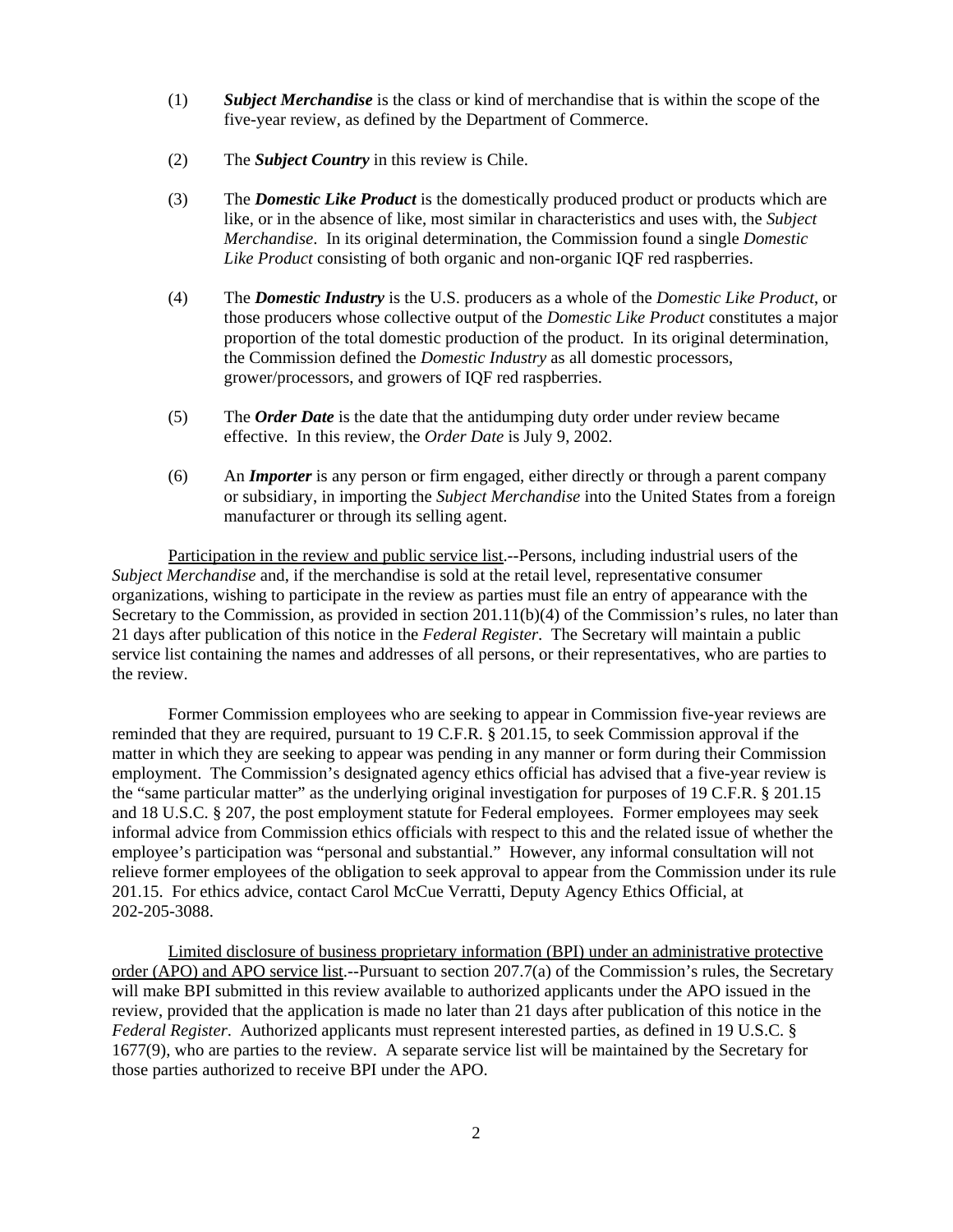Certification.--Pursuant to section 207.3 of the Commission's rules, any person submitting information to the Commission in connection with this review must certify that the information is accurate and complete to the best of the submitter's knowledge. In making the certification, the submitter will be deemed to consent, unless otherwise specified, for the Commission, its employees, and contract personnel to use the information provided in any other reviews or investigations of the same or comparable products which the Commission conducts under Title VII of the Act, or in internal audits and investigations relating to the programs and operations of the Commission pursuant to 5 U.S.C. Appendix 3.

Written submissions.--Pursuant to section 207.61 of the Commission's rules, each interested party response to this notice must provide the information specified below. The deadline for filing such responses is July 23, 2007. Pursuant to section 207.62(b) of the Commission's rules, eligible parties (as specified in Commission rule  $207.62(b)(1)$  may also file comments concerning the adequacy of responses to the notice of institution and whether the Commission should conduct an expedited or full review. The deadline for filing such comments is August 14, 2007. All written submissions must conform with the provisions of sections 201.8 and 207.3 of the Commission's rules and any submissions that contain BPI must also conform with the requirements of sections 201.6 and 207.7 of the Commission's rules. The Commission's rules do not authorize filing of submissions with the Secretary by facsimile or electronic means, except to the extent permitted by section 201.8 of the Commission's rules, as amended, 67 Fed. Reg. 68036 (November 8, 2002). Also, in accordance with sections 201.16(c) and 207.3 of the Commission's rules, each document filed by a party to the review must be served on all other parties to the review (as identified by either the public or APO service list as appropriate), and a certificate of service must accompany the document (if you are not a party to the review you do not need to serve your response).

Inability to provide requested information.--Pursuant to section 207.61(c) of the Commission's rules, any interested party that cannot furnish the information requested by this notice in the requested form and manner shall notify the Commission at the earliest possible time, provide a full explanation of why it cannot provide the requested information, and indicate alternative forms in which it can provide equivalent information. If an interested party does not provide this notification (or the Commission finds the explanation provided in the notification inadequate) and fails to provide a complete response to this notice, the Commission may take an adverse inference against the party pursuant to section 776(b) of the Act in making its determination in the review.

INFORMATION TO BE PROVIDED IN RESPONSE TO THIS NOTICE OF INSTITUTION: As used below, the term "firm" includes any related firms.

- (1) The name and address of your firm or entity (including World Wide Web address if available) and name, telephone number, fax number, and E-mail address of the certifying official.
- (2) A statement indicating whether your firm/entity is a U.S. producer of the *Domestic Like Product*, a U.S. union or worker group, a U.S. importer of the *Subject Merchandise*, a foreign producer or exporter of the *Subject Merchandise*, a U.S. or foreign trade or business association, or another interested party (including an explanation). If you are a union/worker group or trade/business association, identify the firms in which your workers are employed or which are members of your association.
- (3) A statement indicating whether your firm/entity is willing to participate in this review by providing information requested by the Commission.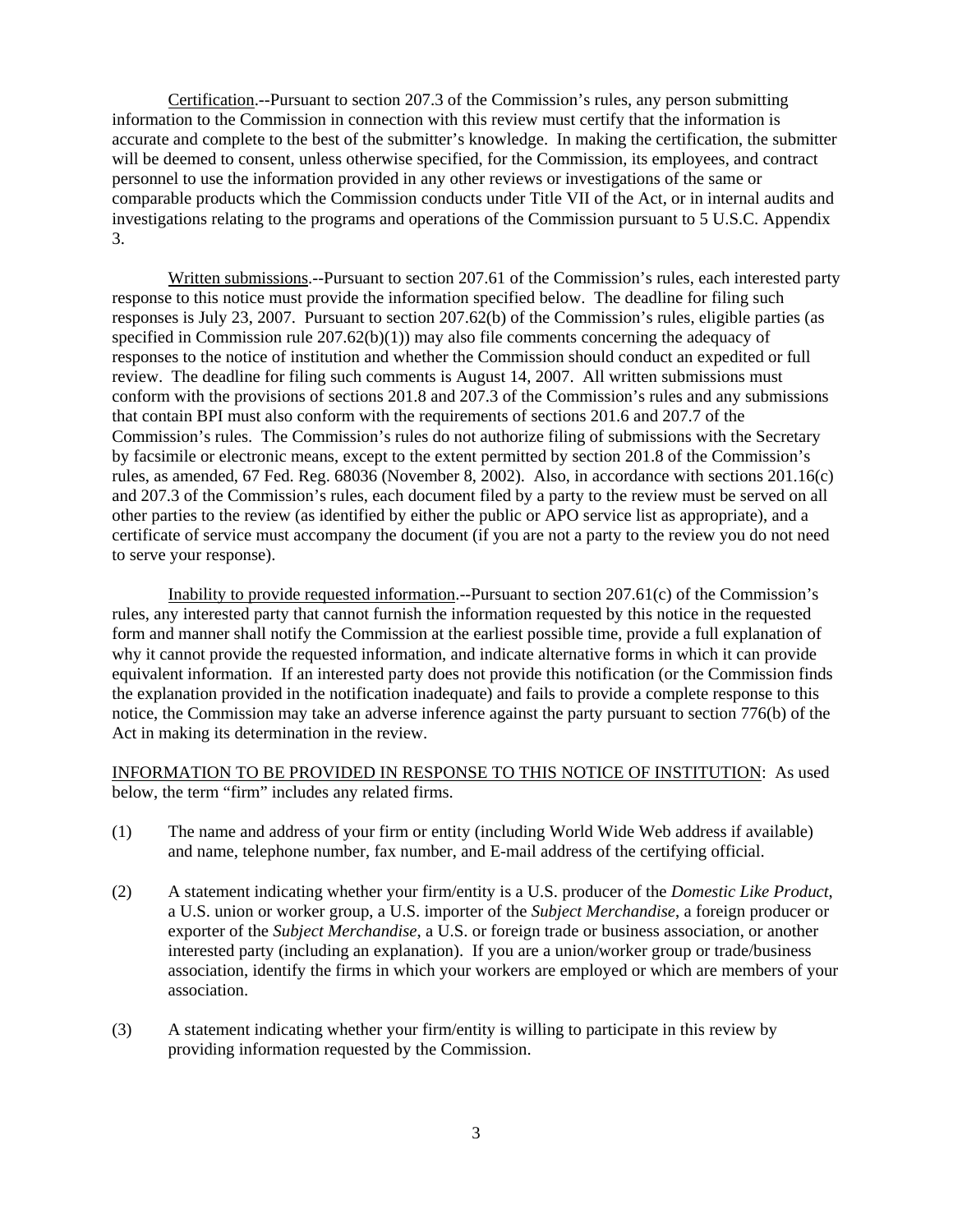- (4) A statement of the likely effects of the revocation of the antidumping duty order on the *Domestic Industry* in general and/or your firm/entity specifically. In your response, please discuss the various factors specified in section 752(a) of the Act (19 U.S.C. §  $1675a(a)$ ) including the likely volume of subject imports, likely price effects of subject imports, and likely impact of imports of *Subject Merchandise* on the *Domestic Industry*.
- (5) A list of all known and currently operating U.S. producers of the *Domestic Like Product*. Identify any known related parties and the nature of the relationship as defined in section  $771(4)(B)$  of the Act (19 U.S.C. § 1677(4)(B)).
- (6) A list of all known and currently operating U.S. importers of the *Subject Merchandise* and producers of the *Subject Merchandise* in the *Subject Country* that currently export or have exported *Subject Merchandise* to the United States or other countries since the *Order Date*.
- (7) If you are a U.S. producer of the *Domestic Like Product*, provide the following information on your firm's operations on that product during calendar year 2006 (report quantity data in pounds and value data in U.S. dollars, f.o.b. plant). If you are a union/worker group or trade/business association, provide the information, on an aggregate basis, for the firms in which your workers are employed/which are members of your association.
	- (a) Production (quantity) and, if known, an estimate of the percentage of total U.S. production of the *Domestic Like Product* accounted for by your firm's(s') production;
	- (b) the quantity and value of U.S. commercial shipments of the *Domestic Like Product* produced in your U.S. plant(s); and
	- (c) the quantity and value of U.S. internal consumption/company transfers of the *Domestic Like Product* produced in your U.S. plant(s).
- (8) If you are a U.S. importer or a trade/business association of U.S. importers of the *Subject Merchandise* from the *Subject Country*, provide the following information on your firm's(s') operations on that product during calendar year 2006 (report quantity data in pounds and value data in U.S. dollars). If you are a trade/business association, provide the information, on an aggregate basis, for the firms which are members of your association.
	- (a) The quantity and value (landed, duty-paid but not including antidumping duties) of U.S. imports and, if known, an estimate of the percentage of total U.S. imports of *Subject Merchandise* from the *Subject Country* accounted for by your firm's(s') imports;
	- (b) the quantity and value (f.o.b. U.S. port, including antidumping duties) of U.S. commercial shipments of *Subject Merchandise* imported from the *Subject Country*; and
	- (c) the quantity and value (f.o.b. U.S. port, including antidumping duties) of U.S. internal consumption/company transfers of *Subject Merchandise* imported from the *Subject Country*.
- (9) If you are a producer, an exporter, or a trade/business association of producers or exporters of the *Subject Merchandise* in the *Subject Country*, provide the following information on your firm's(s') operations on that product during calendar year 2006 (report quantity data in pounds and value data in U.S. dollars, landed and duty-paid at the U.S. port but not including antidumping duties).